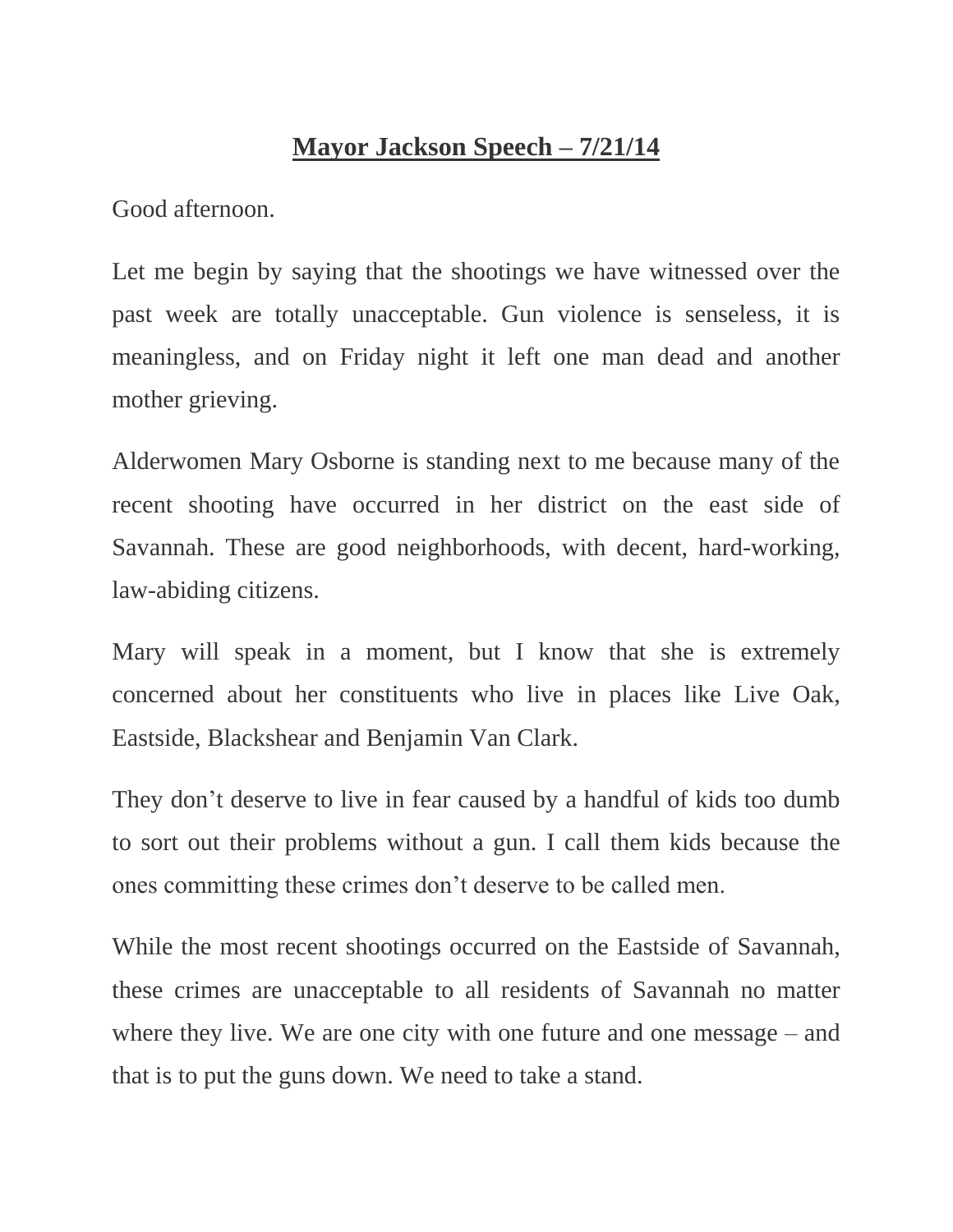Our City Manager is working on ways to address the problem. She is expanding our youth development programs, to provide our young people alternatives to the street.

Our Youth Build program is helping teens who drop out of high school get their GED, and then teaches them construction skills so they can get a job.

Our Moses Jackson Advancement Center teaches teens on the westside how to run a real print shop, and how to cook from a real chef in a real commercial kitchen. These young people learn how to develop real business plans for their dream businesses.

We're planning to develop another SPLOST-funded family resource center in the Savannah Gardens neighborhood on the east side of town.

Our City Manager and Police Chief have made development of an Operation Ceasefire program a top priority for the Police Department. The initiative will use public and private resources to intervene in the lives of those most at-risk for committing a violent crime.

We will use churches, neighborhoods associations, police officers, and nonprofits to watch these risky residents like a hawk. We'll provide them all the training, counseling and opportunities they'll need to be productive citizens. But we'll hold them 100% accountable if they decide to break the law.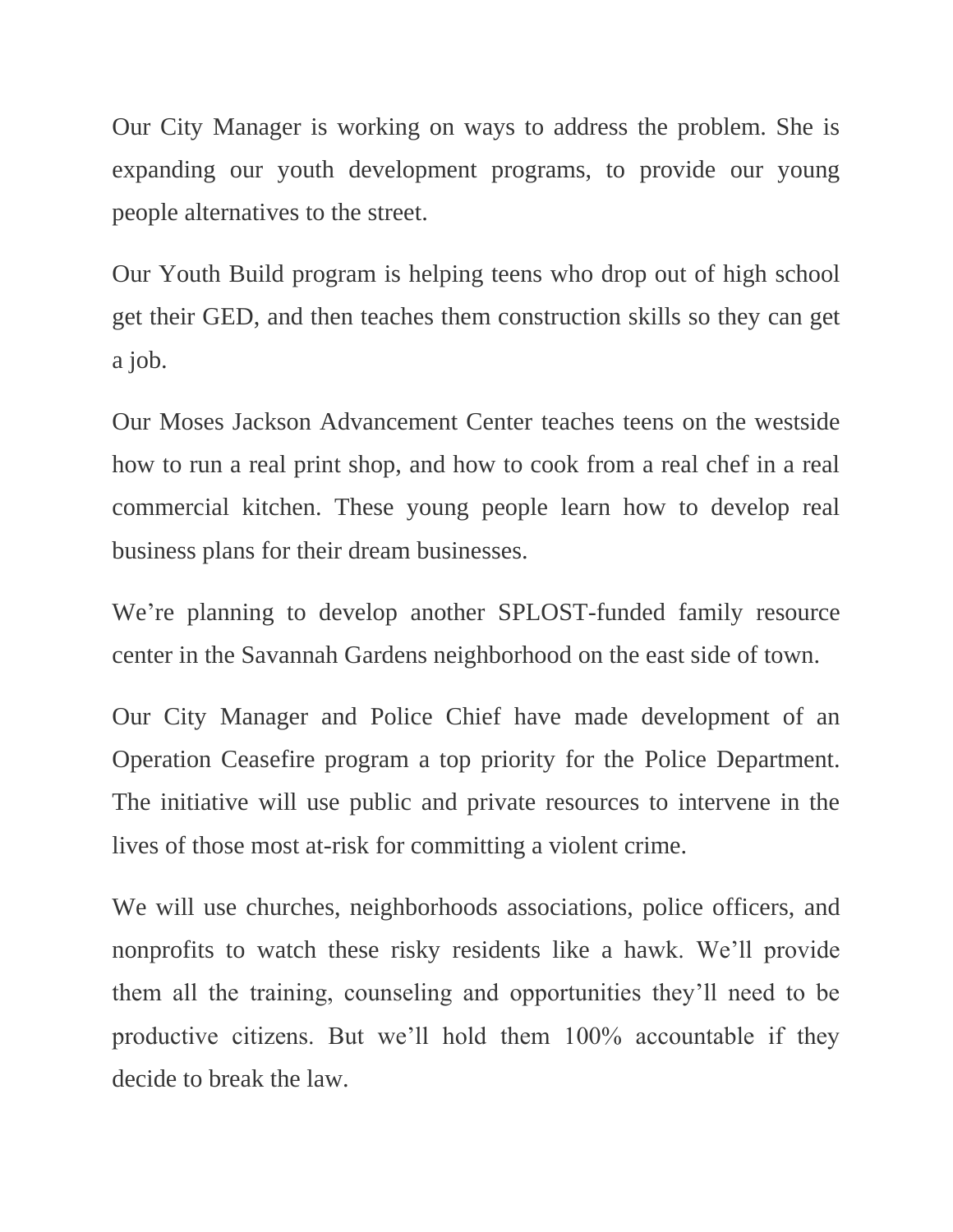This will not be easy. But it's a model that has proven to work in other communities.

As a City Government, we can do more, and we will do more.

But as a community we need to demand more of ourselves and our neighbors. We need you as part of the solution.

Savannah is on the edge of greatness. The economy is starting to take off. Jobs are coming to town – and good-paying ones too. We are at the top of everyone's list across the world.

But we are shooting ourselves in the foot with gun violence. This is NOT just bad for Savannah. It's bad for every one of us. Because no one feels safe after a shooting, no matter where that shooting occurs. We all hurt.

And we all must be part of the solution.

**To the Parents** – get in your kids' business. Know where they are during the day and at night, and who they are hanging out with. Search their rooms. Love them, but hold them accountable. It is time for tough love.

**To the Neighbors** – get to know your precinct officers. If you see a crime, report it. We can protect your identity. Don't think that it is none